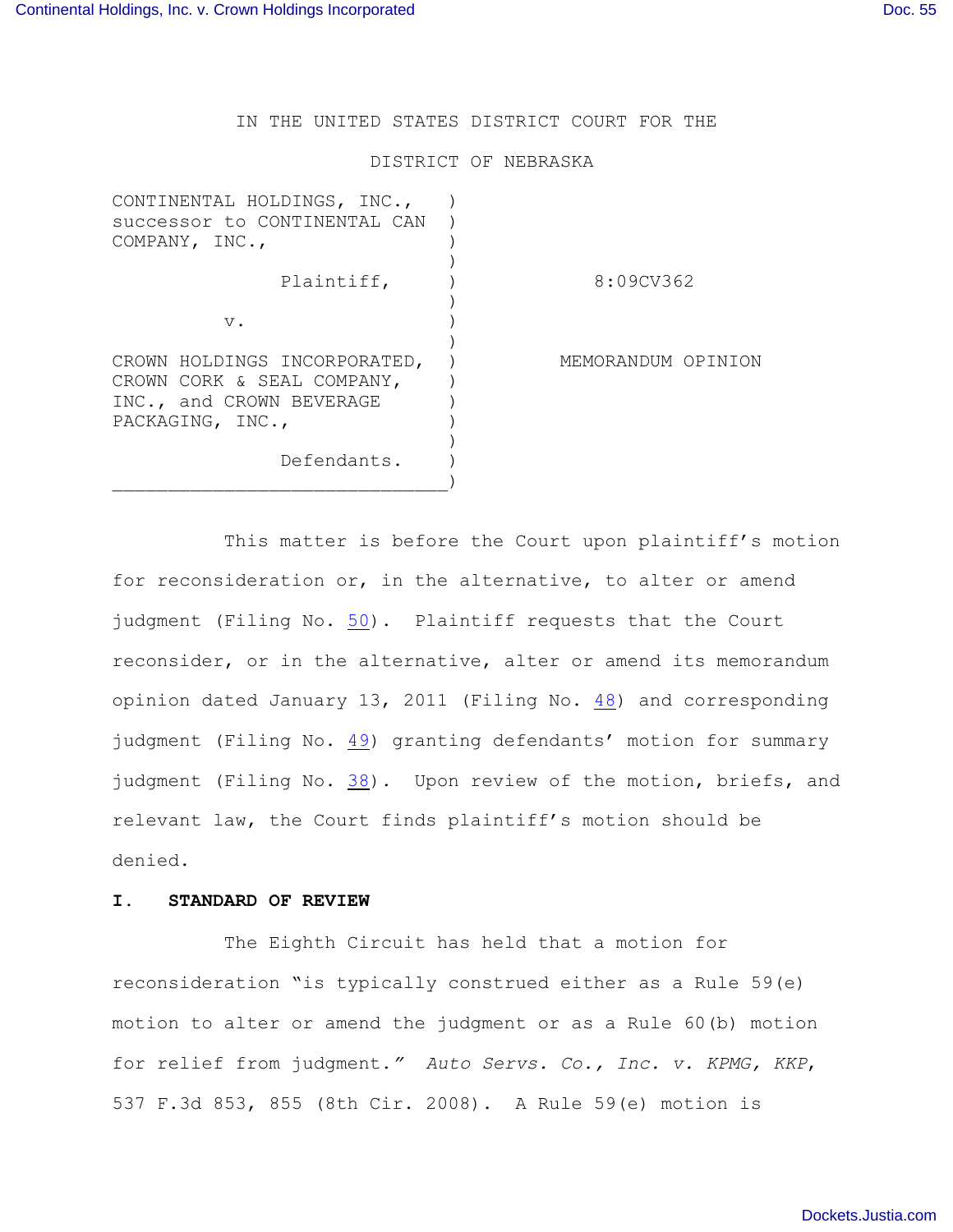properly granted, among other things, where it is necessary to "correct manifest errors of law or fact upon which the judgment is based" and/or "to protect manifest injustice." WRIGHT & MILLER, FEDERAL PRACTICE & PROCEDURE, § 2810.1, p. 124 (1995). Similarly, the Court may grant relief under Rule 60(b) due to, among other things, "mistake, inadvertence, surprise, or excusable neglect." Fed. R. Civ. P. 60(b)(1).

### **II. DISCUSSION**

# **A. Motion for reconsideration**

Plaintiff argues the Court should reconsider its finding that Retired United States District Court Judge John C. Lifland's interpretation of Section 10.3(a)(iv) of the 1990 Stock Purchase Agreement ("SPA") provided in his October 17, 2010, JAMS Arbitration order is binding on this Court. Plaintiff claims that in the order, Judge Lifland expressly recognized that both plaintiff's interpretation of Section 10.3(a)(iv) and defendants' interpretation of that section are "plausible." (Crown Exhibit 1.B., p. 2, Filing No. [39](http://ecf.ned.uscourts.gov/doc1/11302154629)-9). In light of this language, plaintiff asserts that Judge Lifland explicitly found that the language of the SPA is ambiguous, and pursuant to New York law, that finding presents a question of fact that may not be resolved on summary judgment. *Cooling Towers Specialties Inc. v. Yaro Enters, Inc.*, 89 N.Y.S.2d 347, 348 (NY App. Div. 209). It is plaintiff's position that once Judge Lifland determined that the

 $-2-$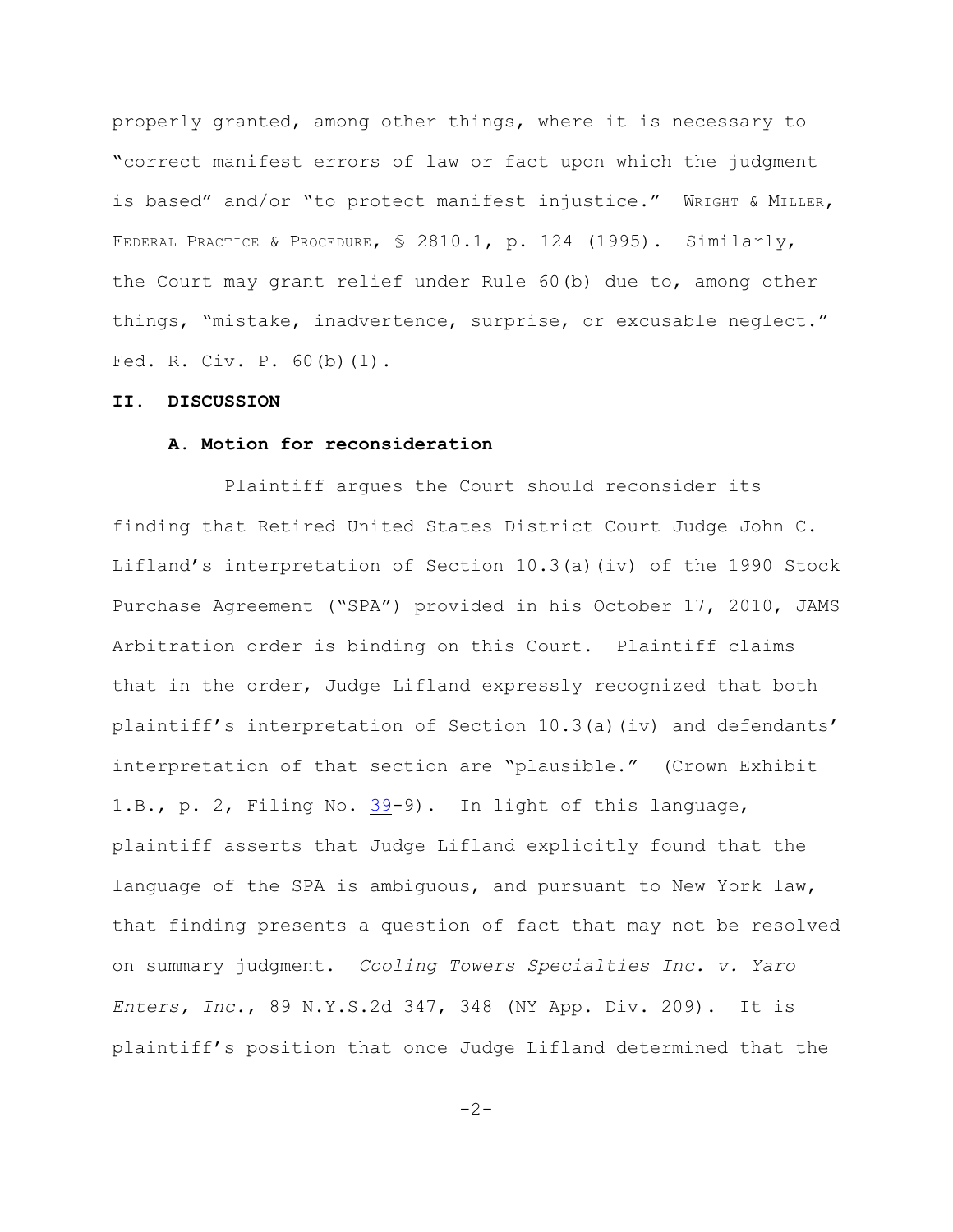contractual language was ambiguous, his order finding defendants' interpretation of Section 10.3(a)(iv) of the SPA as being correct is not allowed under the provisions of New York law.

Plaintiff's characterization of the word "plausible" from Judge Lifland's order as evidence of a specific finding that the language of the SPA is ambiguous takes the word out of context of the order as a whole. In the order, Judge Lifland explained his conclusions concerning the dispute surrounding Section  $10.3(a)$  (iv) of the SPA in a thorough, step-by-step manner, beginning with plaintiff's interpretation of Section  $10.3(a)(iv)$ . Judge Lifland demonstrated that at initial glance, plaintiff's interpretation of Section 10.3(a)(iv) is "plausible," but such interpretation does not make sense when one reads Section 10 in its entirety. Judge Lifland then demonstrated how defendants' interpretation of Section 10.3(a)(iv) is correct when one reads Section 10 as a whole. In this context, the Court does not read Judge Lifland's use of the word "plausible," as an explicit finding that the language of the SPA is ambiguous. Therefore, the Court finds it committed no error in finding Judge Lifland's interpretation of Section 10.3(a)(iv), which is within the provisions of New York law, is binding on this Court under the doctrine of collateral estoppel. Plaintiff's motion, insofar as it speaks to reconsideration, will be denied.

 $-3-$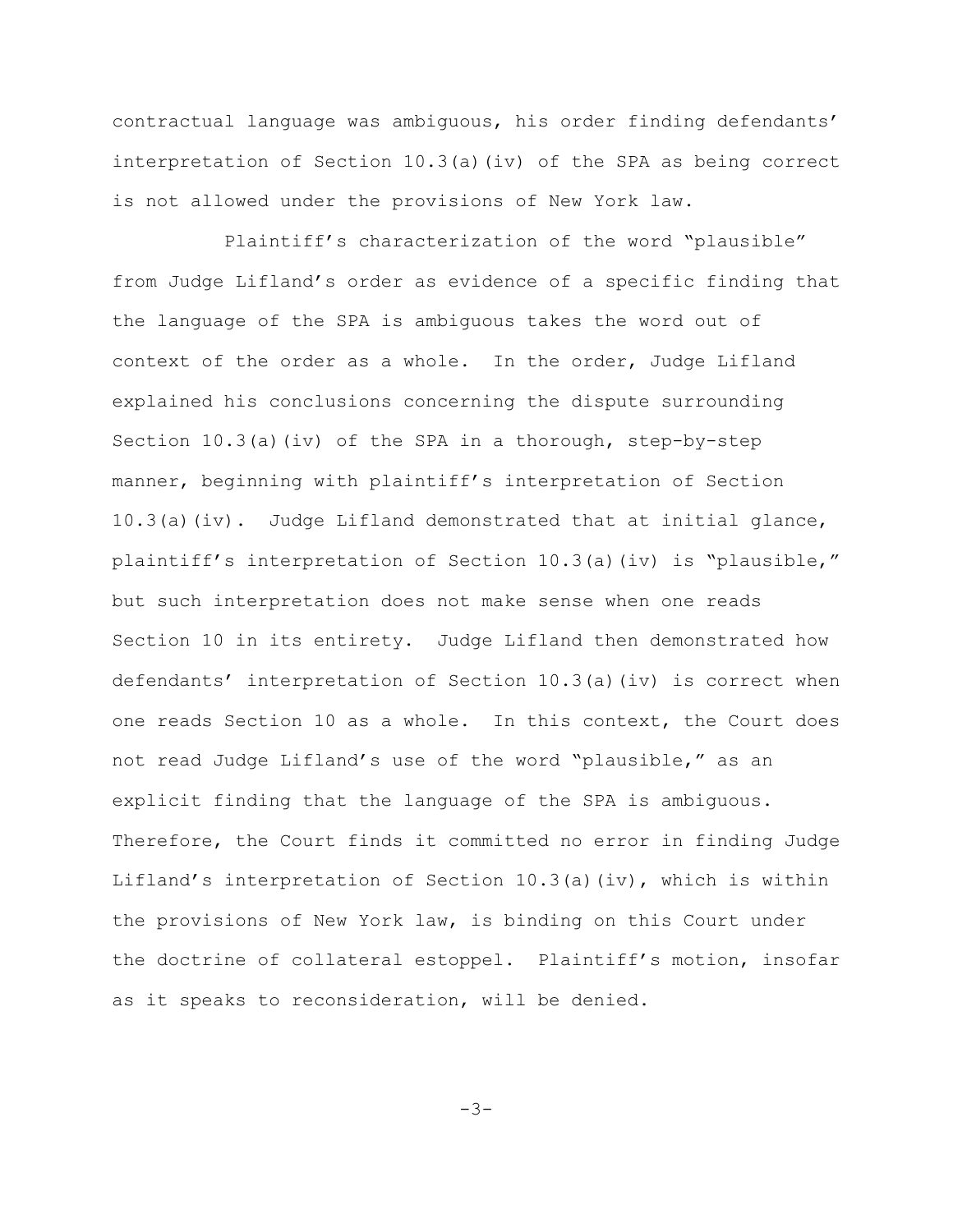# **B. Motion to alter or amend judgment**

In the alternative, plaintiff claims that this Court did not address, in its memorandum opinion and corresponding judgment whether plaintiff is obligated to defend or indemnify defendants for claims arising out of "active metal can plants sold under the SPA,  $''^1$  and requests that the Court clarify this issue by amending its order and judgment to include the following language:

> [Plaintiff] is not obligated to defend or indemnify [defendants], or any other [defendants] affiliate, for any third party claims that arise from the food and beverage metal can business and the metal can technology of the Companies and Subsidiaries (as those terms are defined in the SPA) as they existed at the time of the SPA and which were sold pursuant to the SPA.<sup>2</sup>

Plaintiff seeks clarification on this issue given the 20 years of litigation between the parties over the meaning of the SPA, and

 $1$  As plaintiff raises no issues in its motion concerning "plants that were closed (inactive) at the time of the SPA," the Court finds plaintiff concedes that the Court has addressed its obligations surrounding "plants that were closed (inactive) at the time of the SPA." The Court construes the phrase "plants that were closed (inactive) at the time of the SPA" to mean "past businesses" as described in Section 10.3(a)(iv) of the SPA.

 $2$  Pursuant to this language, the Court finds that plaintiff's use of the phrase "active metal can plants sold under the SPA" means "the food and beverage metal can business and the metal can technology of the Companies and Subsidiaries (as those terms are defined in the SPA) as they existed at the time of the SPA and which were sold pursuant to the SPA."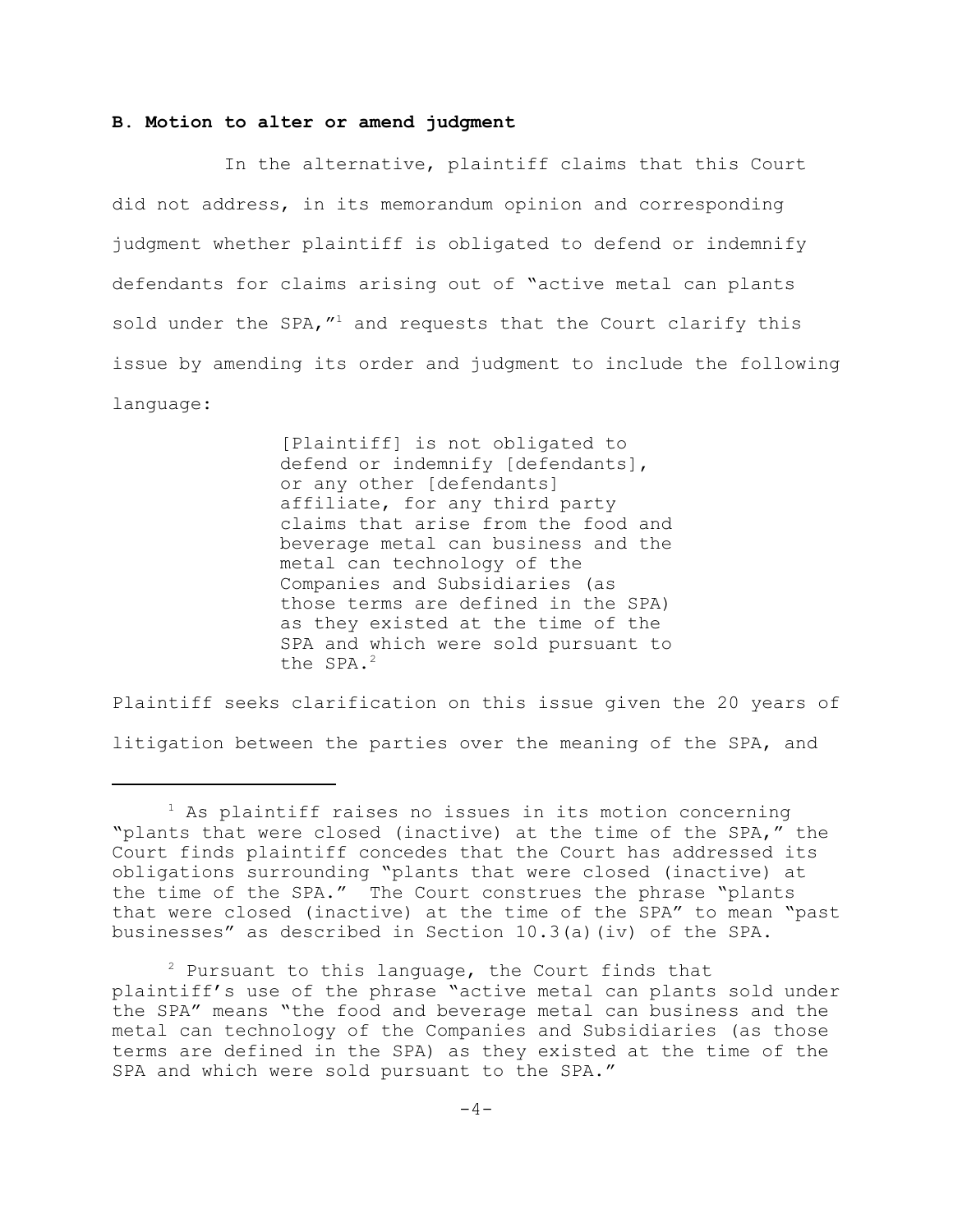indeed plaintiff did pray for clarification for their obligations pursuant to Section 10 of the SPA -- which includes this issue. The Court rejects plaintiff's assertion, however, that the Court did not address this issue in its previous memorandum opinion and corresponding judgment.

In its amended complaint, plaintiff prays to this Court for a judgment declaring the rights, duties and legal obligations of plaintiff and defendants with regard to plaintiff's obligations pursuant to the provisions of Section 10 of the SPA. In doing that, plaintiff prays that the Court's judgment declare that plaintiff is not obligated to defend or indemnify defendants or any defendant affiliate for any third party claims, which claims arise from the Business (as defined in the SPA). (Plaintiff's Amended Complaint, p. 2, Filing No.  $8$ ). In asking for such relief, plaintiff directs the Court to quoted language of Section  $10.3(a)$  (iv) of the SPA and illustrates that a dispute exists between the parties concerning such language. The dispute encompasses plaintiff's obligation to defend and indemnify defendants from certain "third party claims" which the plaintiff defines as "various occupational exposure lawsuits." Plaintiff further explains that among the "third party claims" are third party claims "relating to the Business," third party claims that do not "relate to the Business," and third party claims that, at the time of receipt by plaintiff, the parties did not know

 $-5-$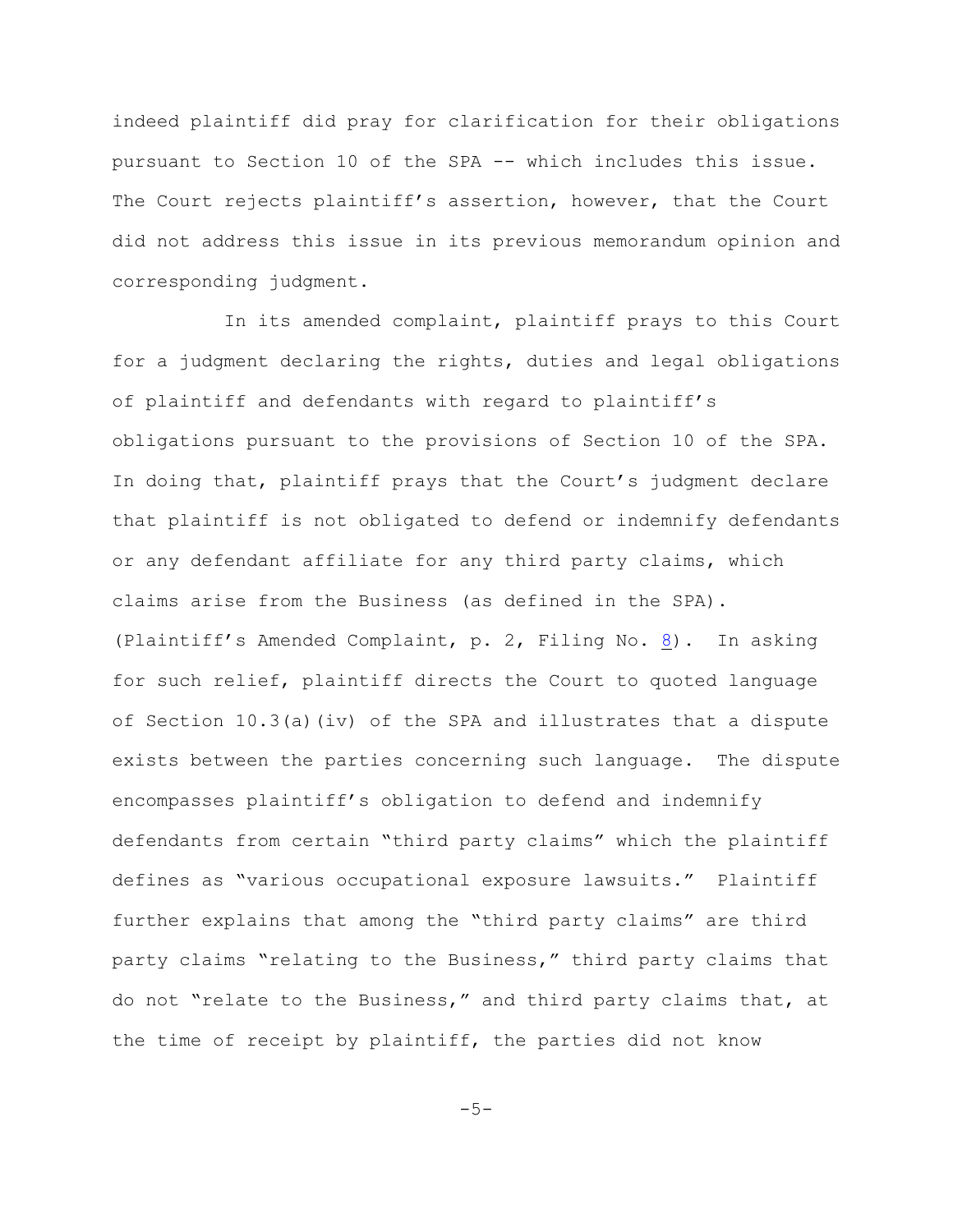whether the third party claim "related to the Business" or did not "relate to the Business." (Plaintiff's Amendment Complaint, p. 2, Filing No. [8](http://ecf.ned.uscourts.gov/doc1/11301876685)).

As plaintiff's amended complaint identified and the parties demonstrated to this Court at the summary judgment level, the dispute over indemnity obligations of "third party claims relating or not relating to the Business" concerns Section 10.3(a)(iv) of the SPA. Section 10.3(a)(iv) provides:

> (a) Seller agrees to indemnify Buyer and its affiliates against and hold Buyer and its affiliates (including, after the Closing Date, the Companies and the Subsidiaries and their successors and assigns) harmless from all Liabilities arising out of . . .

(iv) *all Liabilities relating to past or existing businesses of the Companies and Subsidiaries other than the Business (other than Liabilities expressly assumed by Buyer pursuant to Section 5.9(b)), including, without limitation,*

[1] the contingent liabilities referred to in Note 9 to the Companies' Balance Sheet and

[2] all Liabilities with respect to any previous reorganization, restructuring, sales or dispositions of stock or assets of subsidiaries or assets of divisions or lines of business of the Companies or the Subsidiaries (or their predecessors) and the reorganization contemplated by Schedule 5.1, Section 5.11(b), and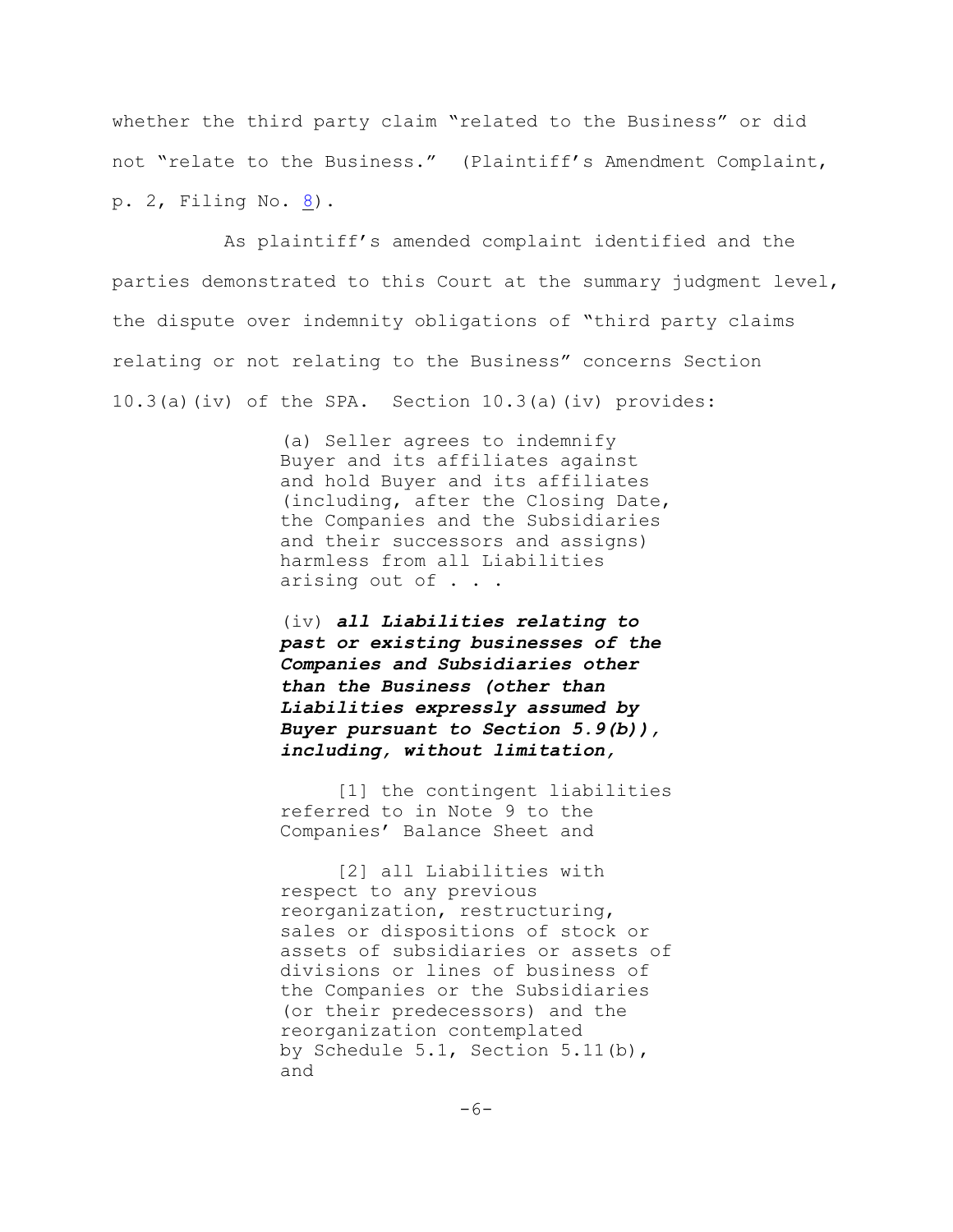[3] all Liabilities created by any by-law, certificate of incorporation provision or agreement relating to the indemnification of any person who was an officer or director of any of the Companies or Subsidiaries prior to the Closing and who is an officer or direct of PKS or a subsidiary of PKS immediately following the Closing . . .

(emphasis, line breaks, and bracketed numbers added). The dispute surrounds the emphasized language of Section  $10.3(a)(iv)$ , and this dispute was previously clarified through Judge Lifland's interpretation of Section 10.3(a)(iv) in his arbitration order, which the Court found was binding on this Court. Judge Lifland came to this conclusion in his opinion:

> Accordingly, the Arbitrator concludes from the intrinsic evidence (the language of the SPA) that the correct reading of "other than the Business" as it appears in Section  $10.3(a)(iv)$  is "other than [the food and beverage metal can business and the metal can and can end technology of the Companies and their subsidiaries as they existed at the time of the SPA and which were sold pursuant to the SPA].

**The correct construction is therefore that "existing businesses" is modified by "other than the Business" and "past businesses" is not.** In other words, Liabilities related to existing businesses not being sold (i.e., businesses "other than the Business") were retained by [plaintiff], a perfectly rational arrangement because it would make

 $-7-$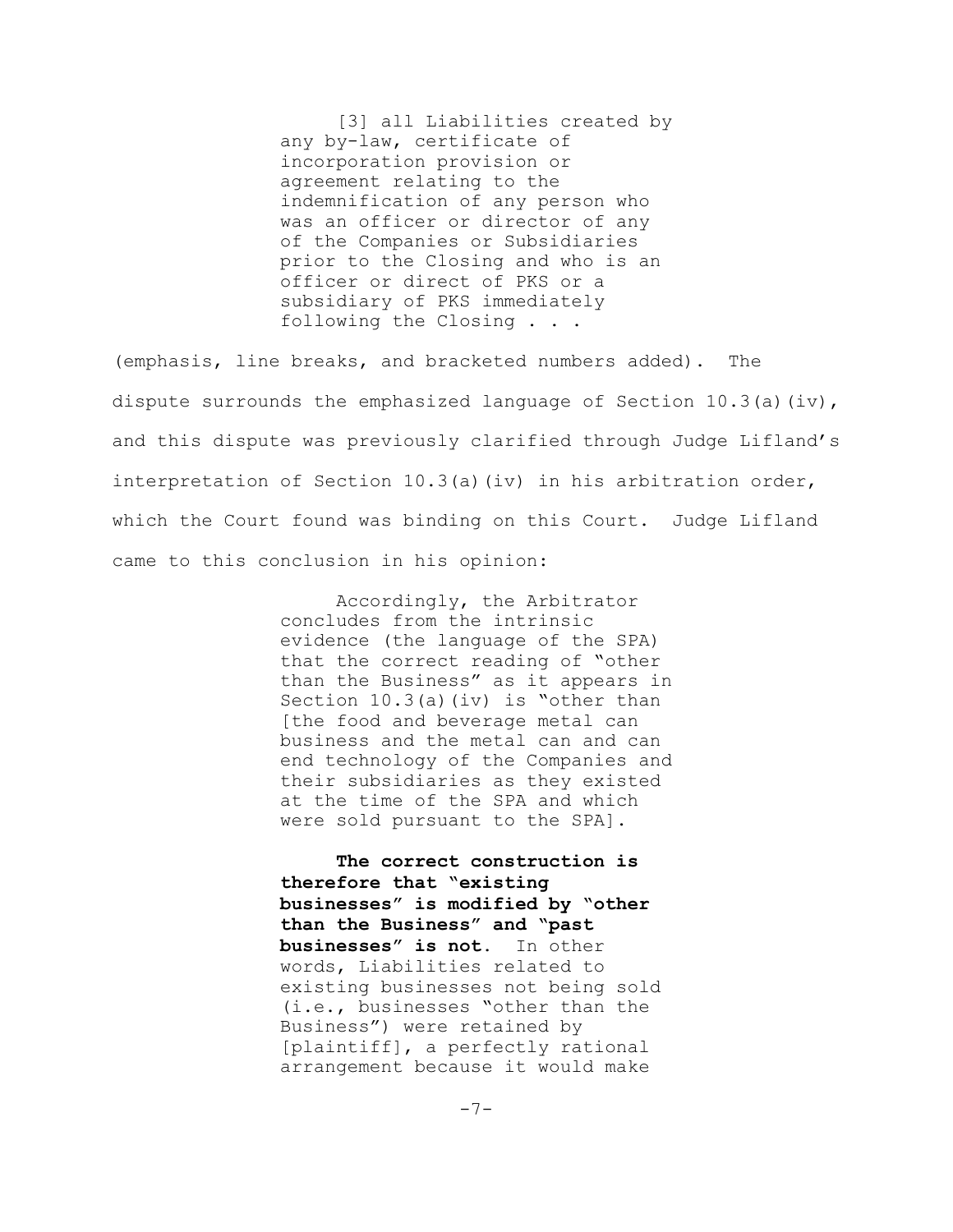no sense for [defendants] to acquire responsibility for Liabilities when it did not acquire the business generating such Liabilities.

(Crown Exhibit 1.B., p. 5, Filing No. [39](http://ecf.ned.uscourts.gov/doc1/11302154629)-9) (emphasis added).

Judge Lifland found that "existing businesses" is modified by the phrase "other than the Business," and "past businesses" is not. Thus, pursuant to Section  $10.3(a)$  (iv) of the SPA, plaintiff must indemnify defendants for 100% of liabilities related to (1) businesses that were "past businesses" at the time of the SPA, and (2) businesses that were "existing businesses" at the time of the SPA. There is an exception, however, concerning "existing businesses." Plaintiff does not have to indemnify defendants for 100% of liabilities related to "the food and beverage metal can business and the metal can and can end technology of the Companies and their Subsidiaries as they existed at the time of the SPA and which were sold pursuant to the SPA." Thus, if liabilities arise concerning a business that was an "existing business" at the time of the SPA and that business is part of "the food and beverage metal can business and the metal can and can end technology of the Companies and their Subsidiaries as they existed at the time of the SPA and which were sold pursuant to the SPA," plaintiff does not have to indemnify defendants for 100% of the liabilities related to that business. Instead, as Judge Lifland explained, plaintiff only

-8-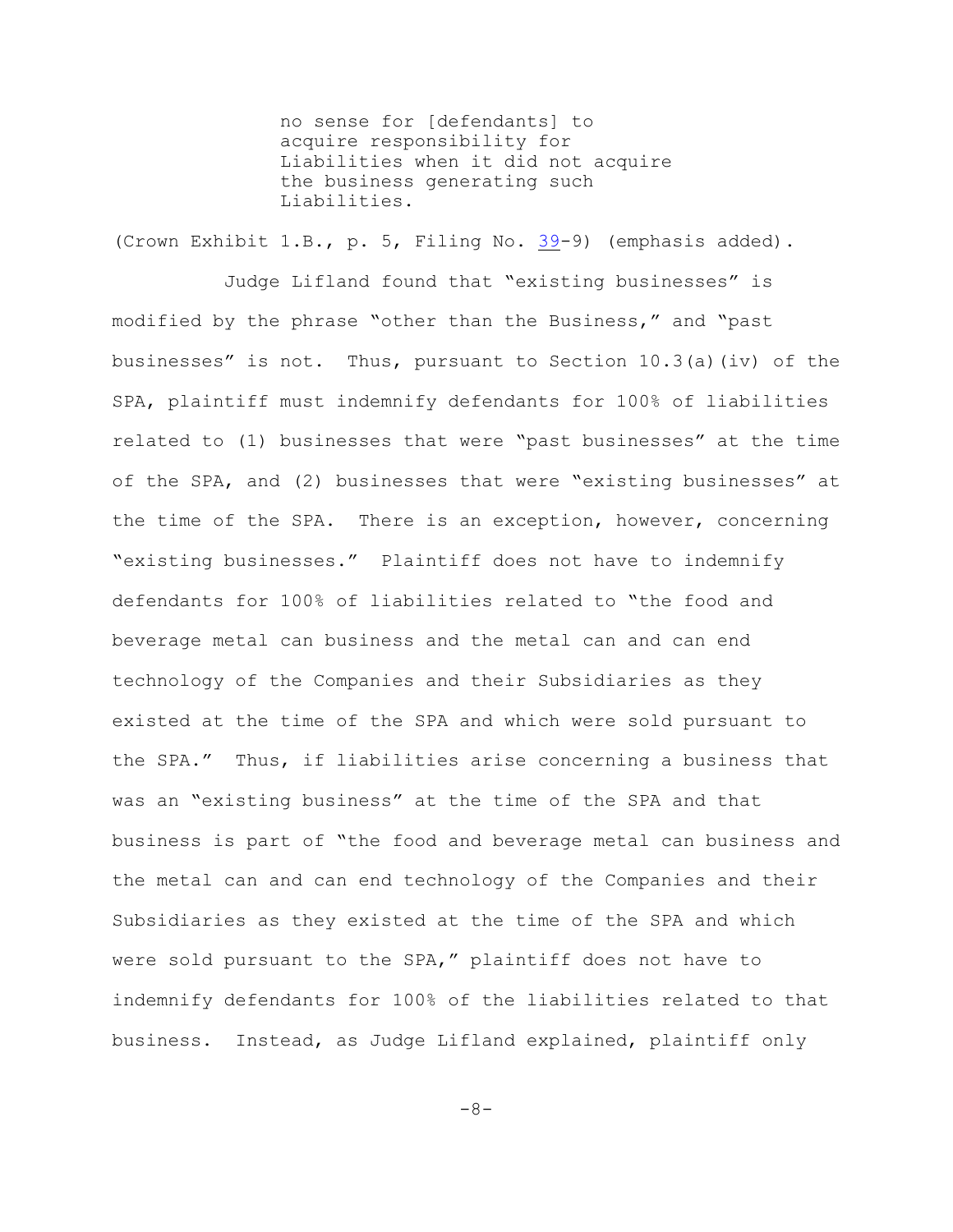has to indemnify defendants for 50% of such liabilities (*See* Crown Exhibit 1.B., p. 3-4 Filing No. [39](http://ecf.ned.uscourts.gov/doc1/11302154629)-9).

Liabilities concerning the food and beverage metal can business and the metal can and can end technology of the Companies and their Subsidiaries as they existed at the time of the SPA and which were sold pursuant to the SPA are subject to a separate indemnity provision provided in Section 10.3(a)(iii)<sup>3</sup> of the SPA, and this "Section provides for 50% indemnification, rather than 100% indemnification set forth in Section 10.3(a)(iv)." *Id.* The distinction between Section 10.3(a)(iii) and Section  $10.3(a)$  (iv) and in effect, the indemnification amount for liabilities concerning what was sold pursuant to the SPA and what was not, is reflected in Schedule 3.16, which Section

(iii) **50% of all Liabilities arising out of the matters described on Section 3.16** (but not with respect to any exacerbation of such matters occurring after the Closing date by reason of actions taken by Buyer or its affiliates) ("Environmental Liabilities") . . .

(emphasis and line break added).

 $3$  Section 10.3(a)(iii) provides: (a) Seller agrees to indemnify Buyer and its affiliates against and hold Buyer and its affiliates (including, after the Closing Date, the Companies and the Subsidiaries and their successors and assigns) harmless from all Liabilities arising out of . . .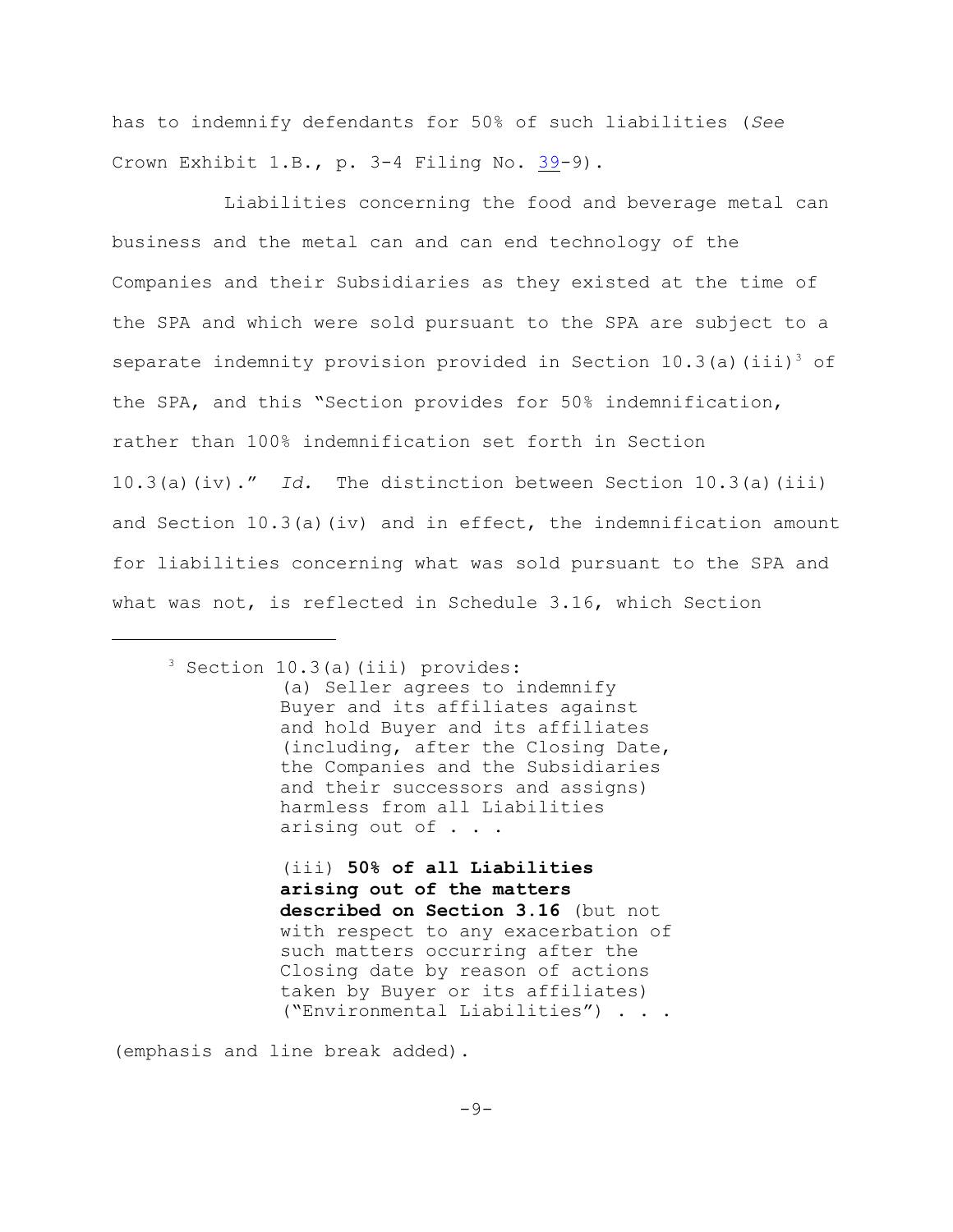10.3(a)(iii) references. Judge Lifland identified the relevant portion of Schedule 3.16 to the parties:

> "Notwithstanding anything to the contrary contained in this Schedule 3.16, **Buyer shall be entitled to the indemnification provisions of Section 10.3(a)(iv) of the Stock Purchase Agreement, and Section 10.3(a)(iii) shall be inapplicable, to the extent that any disclosure made in this Schedule 3.16 relates to past or existing business of the Companies and Subsidiaries other than the Business."**

*Id.* at 4. As Judge Lifland found, plaintiff must indemnify defendants for 50% of liabilities concerning the food and beverage metal can business and the metal can and can end technology of the Companies and their Subsidiaries as they existed at the time of the SPA and which were sold pursuant to the SPA.

 The Court concludes that Judge Lifland's binding interpretation of the dispute surrounding Section  $10.3(a)(iv)$  of the SPA addresses whether plaintiff must indemnify defendants for claims arising out of the food and beverage metal can business and the metal can and can end technology of the Companies and their Subsidiaries as they existed at the time of the SPA and which were sold pursuant to the SPA.

The Court will not adopt plaintiff's proposed additional language in this memorandum and corresponding order,

 $-10-$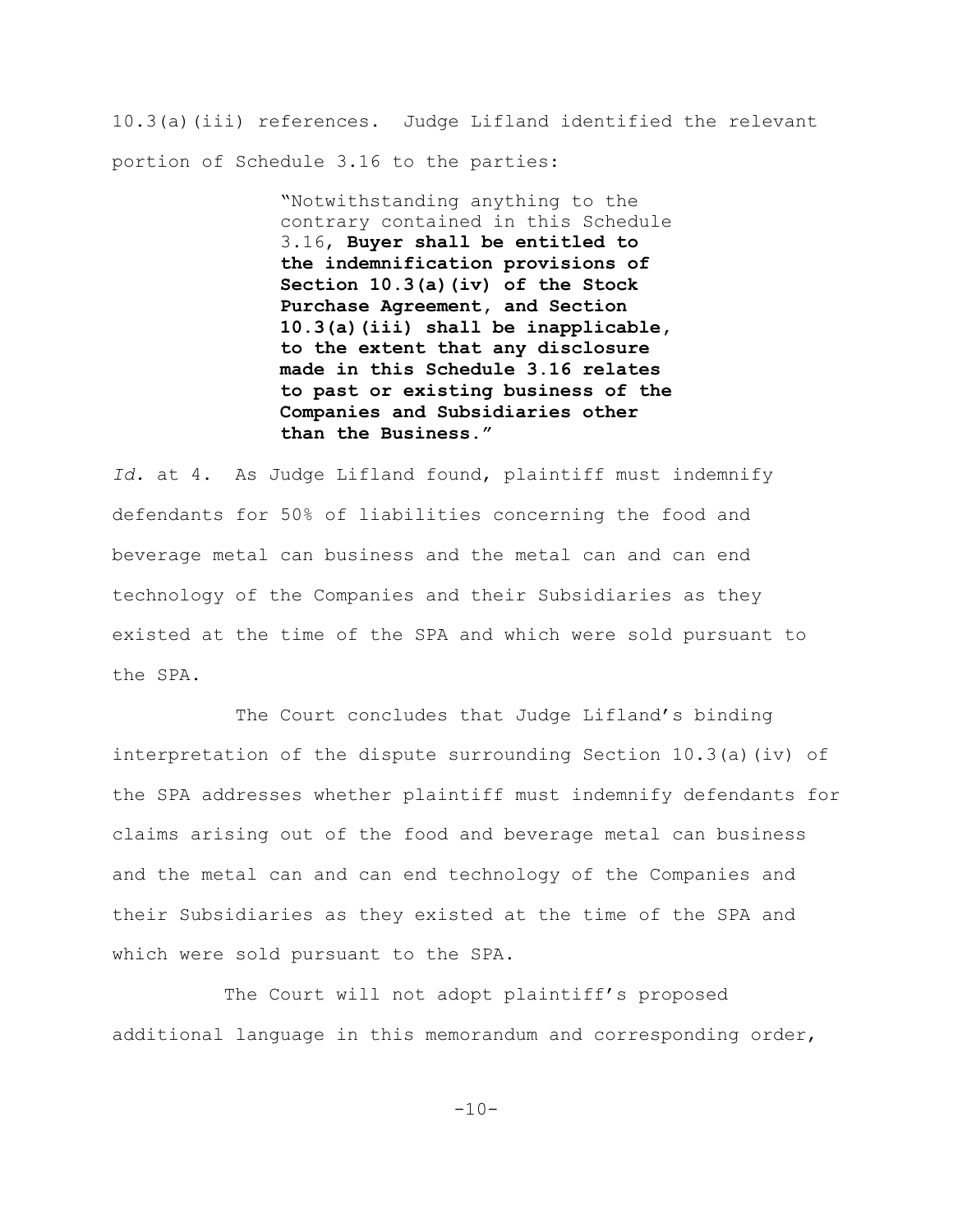as it did not include similar language in its previous memorandum and order, because this language does not correctly represent the parties' obligations pursuant to Section 10 of the SPA. Plaintiff asks the Court to include this language:

> [Plaintiff] is not obligated to defend or indemnify [defendants], or any other [defendants] affiliate, for any third party claims that arise from the food and beverage metal can business and the metal can technology of the Companies and Subsidiaries (as those terms are defined in the SPA) as they existed at the time of the SPA and which were sold pursuant to the SPA. 4

The Court has made the parties aware of their legal obligations pursuant to Section 10 of the SPA. If a specific case arises or has arisen and the parties are engaged in a factual dispute as to whether plaintiff must indemnify defendants for that case pursuant to Section 10 of the SPA, they are instructed to refer to Judge Lifland's interpretation and the Court's memorandum opinions and corresponding orders to settle their disagreement. The Court is not going to create a procedure the parties must follow concerning all of the parties' indemnification claims without knowing the specific facts of such claims. Furthermore, specific procedures for indemnification claims are set out in Section 10.4 of the SPA. That being said, the Court is not going to award plaintiff "all monies" plaintiff believes it is entitled to concerning this matter, as the

 $4$  In its amended complaint, plaintiff also prays for a judgment declaring that plaintiff is not required to defend or indemnify defendants for any third party claims until defendants can establish that said third party claims did not arise from the Business (as defined in the SPA) and is entitled to collect any monies plaintiff spent on any claims that plaintiff either mistakenly defended or was not obligated to defend. Although, plaintiff did not ask the Court to amend its previous memorandum opinion and corresponding judgment with this language, the Court wants the parties to be aware of the reasons the Court declines to include such language.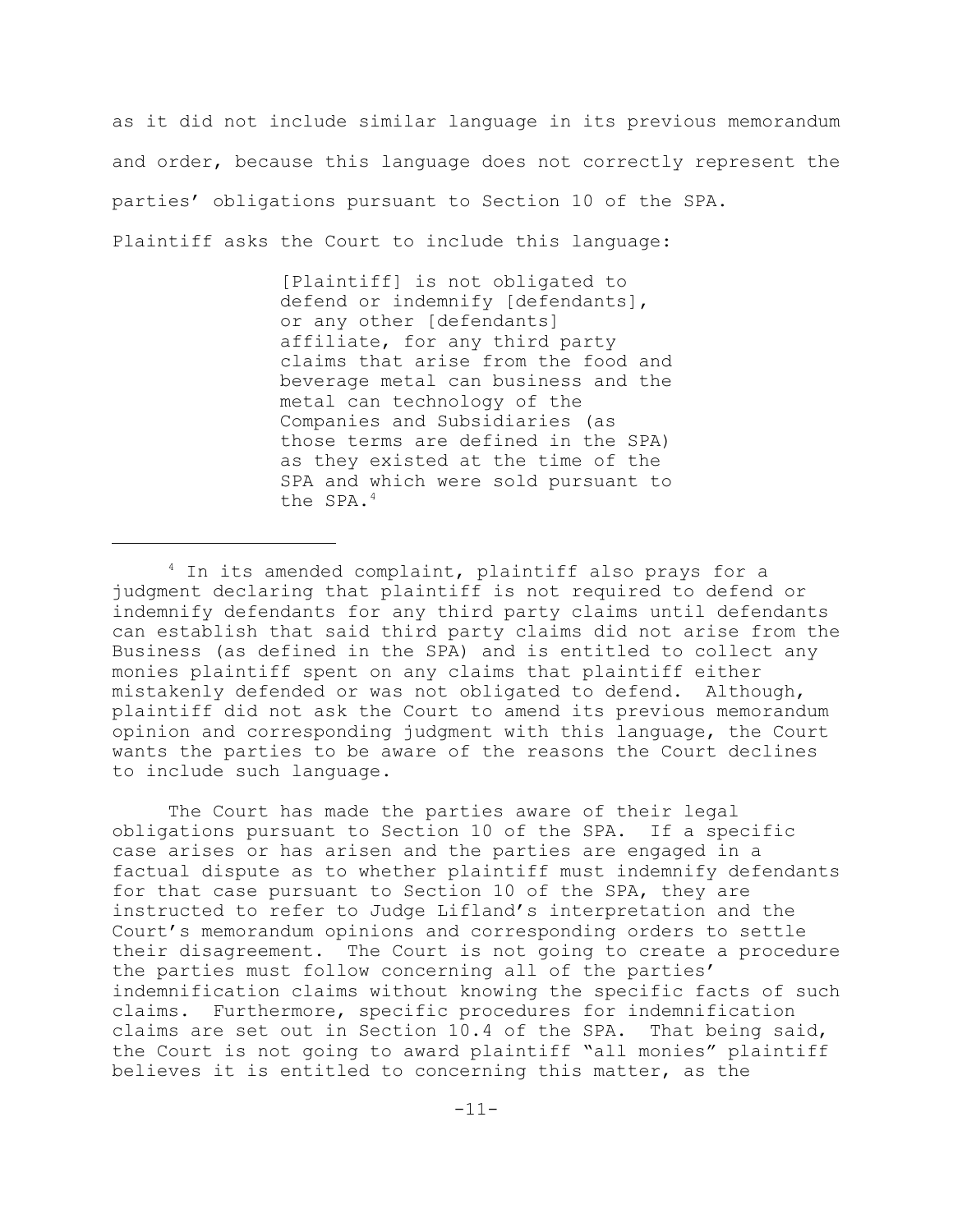The suggested language is inconsistent with Judge Lifland's interpretation because the language frees plaintiff of obligations that are provided for in the provisions of Section 10 of the SPA. As Judge Lifland demonstrated, the indemnification language provided in Section 10.3(a)(iv) is subject to the other language of the SPA creating exceptions to the parties' indemnification obligations defined in Section 10.3(a)(iv).<sup>5</sup> Specifically, Section  $10.3(a)$  (iii) adds that plaintiff must indemnify defendants for 50% of all liabilities that arise from the food and beverage metal can business and the metal can technology of the Companies and Subsidiaries (as those terms are defined in the SPA) as they existed at the time of the SPA and which were sold pursuant to the SPA.

Plaintiff's suggested language is also confusing because it uses the phrase "any third party claims" rather than the word "all liabilities." Pursuant to plaintiff's amended complaint, plaintiff's definition of "third party claims" is "various occupational exposure lawsuits," which includes various

specific facts of such instances allegedly entitling plaintiff to a momentary award have not been put before the Court.

 $5$  Indeed, the Court is aware of other language within the SPA that speaks to the plaintiff's indemnification obligations, such as the "De Minimis" exception provided for in Section 10.3(b). The Court's clarification on the issue presented in this case is in not intended to undermine other relevant provisions of the SPA (which to the Court's knowledge, are not in dispute).